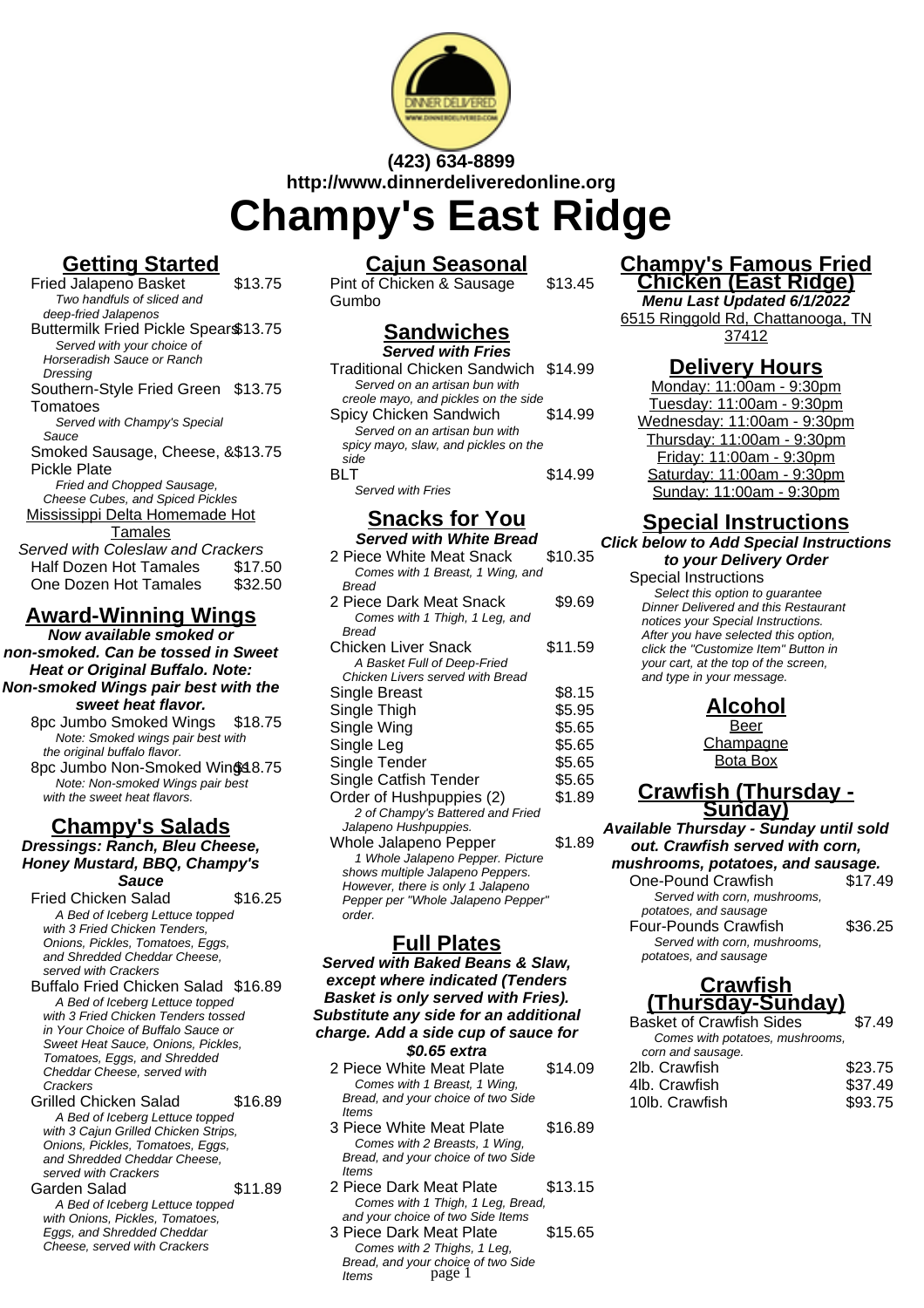## **Extra Salad Dressings**

Side Cup of Ranch Dressing \$0.95 Side Cup of Blue Cheese Dressing \$0.95 Side Cup of Honey Mustard **Dressing** \$0.95

### **Condiments**

| Packet of Hot Sauce                  | \$0.10 |
|--------------------------------------|--------|
| Side Cup of Champy's Strip           | \$0.95 |
| Sauce                                |        |
| Side Cup of Buffalo Sauce            | \$0.95 |
| Side Cup of Sweet Heat Sauce\$0.95   |        |
| Side Cup of BBQ Sauce                | \$0.95 |
| Side Cup of Honey Mustard            | \$0.95 |
| Sauce                                |        |
| Side Cup of Horseradish Sauc $$0.95$ |        |
| Side Cup of Tartar Sauce             | \$0.95 |
| Bottle of Sweet Heat Sauce           | \$8.00 |
| <b>Pint Sauces</b>                   |        |
| Pint of Ranch                        | \$9.75 |
| Pint of Blue Cheese                  | \$9.75 |
| <b>Pint of Honey Mustard</b>         | \$9.75 |
| <b>Pint of Sweet Heat Sauce</b>      | \$9.75 |
| Pint of Champy's Sauce               | \$9.75 |
| <b>Pint of BBQ Sauce</b>             | \$9.75 |
| Pint of Buffalo Sauce                | \$9.75 |
| Pint of Horseradish                  | \$9.75 |
|                                      |        |

# **Southern Sides**

| <b>Basket of French Fries</b>       | \$6.25 |
|-------------------------------------|--------|
| Macaroni & Cheese                   |        |
| Small Side of Mac & Cheese          | \$4.69 |
| Large Side of Mac & Cheese          | \$8.45 |
| <b>Baked Beans</b>                  |        |
| Small Side of Baked Beans           | \$4.69 |
| Large Side of Baked Beans           | \$8.45 |
| Coleslaw                            |        |
| <b>Small Side of Coleslaw</b>       | \$4.69 |
| Large Side of Coleslaw              | \$8.45 |
| <b>Green Beans</b>                  |        |
| <b>Small Side of Green Beans</b>    | \$4.69 |
| Large Side of Green Beans           | \$8.45 |
| Potato Salad                        |        |
| Small Side Cup of Potato Sala\$4.69 |        |
| Large Side Cup of Potato Sala\$8.45 |        |
| Mashed Potatoes                     |        |
| Small Side Cup of Mashed            | \$4.69 |
| Potatoes and Gravy                  |        |
| Large Side Cup of Mashed            | \$8.45 |
| Potatoes and Large Side Cup         |        |
| of Gravy                            |        |
| Small Side of Mashed Potatoe\$4.69  |        |
| w/No Gravy                          |        |
| Large Side of Mashed Potatoe\$8.45  |        |
| w/No Gravy                          |        |

# **Something Sweet**

| Piece of Keylime Pie               | \$9.99 |
|------------------------------------|--------|
| Piece of Strawberry Cake           | \$9.99 |
| Three layer strawberry cake with   |        |
| strawberry icing.                  |        |
| Piece of Chocolate Overload \$9.99 |        |
| Cake                               |        |

# **Beverages from Champy's**

| Half Gallon of Sweet Tea from \$5.95 |        |
|--------------------------------------|--------|
| Champy's                             |        |
| Gallon of Sweet Tea from             | \$9.39 |
| Champy's                             |        |
| Half Gallon of UnSweet Tea           | \$5.95 |
|                                      |        |

| Half Chicken Plate<br>Comes with 1 Breast, 1 Thigh, 1<br>Leg. 1 Wing, Bread, and your choice                                                                                                                                                                                             | \$18.75 |
|------------------------------------------------------------------------------------------------------------------------------------------------------------------------------------------------------------------------------------------------------------------------------------------|---------|
| of two Side Items<br>3 Fried Chicken Tender Plate \$16.25<br>Comes with 3 Fried Chicken<br>Tenders, Bread, and your choice of<br>two Side Items                                                                                                                                          |         |
| Chicken Liver Plate<br>A Basket Full of Fried Chicken<br>Livers served with your choice of two<br>Side Items                                                                                                                                                                             | \$14.69 |
| Chicken Tenders Basket<br><b>Four Fried Chicken Tenders</b><br>served with Fries and your choice of<br>Champy's Strip Sauce, Honey<br>Mustard Sauce, Ranch Dressing,<br>Blue Cheese Dressing, BBQ Sauce,<br>Buffalo Sauce, or Sweet Heat Sauce.<br>Make the 4 Tenders Buffalo for \$0.65 | \$17.50 |
| extra<br>Champy's Famous Catfish<br>Platter<br>4 Catfish Tenders, Slaw, Fries, 2<br>Hush Puppies, & Tartar Sauce                                                                                                                                                                         | \$18.75 |
| <b>Snacks for the Family</b><br>All Fried Chicken Family Snacks come<br>with Fried Chicken Breasts, Thighs,<br>Legs, Wings, and Bread. Substitute<br><b>Chicken Tenders at No Charge. No</b><br><b>Sides are Included with the Chicken</b><br>Snacks.                                    |         |
| 8 Piece Family Snack (Chicken \$31.25<br>Only)                                                                                                                                                                                                                                           |         |

| (Only                             |         |
|-----------------------------------|---------|
| Comes with 2 Breasts, 2 Thighs, 2 |         |
| Legs, 2 Wings, and Bread          |         |
| 12 Piece Family Snack             | \$38.15 |
| (Chicken Only)                    |         |
| Comes with 3 Breasts, 3 Thighs, 3 |         |
| Legs, 3 Wings, and Bread          |         |
| 16 Piece Family Snack             | \$49.50 |
| (Chicken Only)                    |         |
| Comes with 4 Breasts, 4 Thighs, 4 |         |
| Legs, 4 Wings, and Bread          |         |
| 20 Piece Family Snack             | \$56.25 |
| (Chicken Only)                    |         |
| Comes with 5 Breasts, 5 Thighs, 5 |         |
| Legs, 5 Wings, and Bread          |         |
|                                   |         |

### **Family Meals**

**Served with any combination of Baked Beans & Slaw. Substitute any side for \$0.65 extra. Substitute Chicken Tenders at no extra charge.**

| at no cxtra charge.               |         |
|-----------------------------------|---------|
| 8 Piece Family Meal               | \$41.25 |
| Comes with 2 Breasts, 2 Thighs, 2 |         |
| Legs, 2 Wings, Bread, and your    |         |
| choice of 2 Large Side Items      |         |
| 12 Piece Family Meal              | \$52.50 |
| Comes with 3 Breasts, 3 Thighs, 3 |         |
| Legs, 3 Wings, Bread, and your    |         |
| choice of 3 Large Side Items      |         |
| 16 Piece Family Meal              | \$65.00 |
| Comes with 4 Breasts, 4 Thighs, 4 |         |
| Legs, 4 Wings, Bread, and your    |         |
| choice of 4 Large Side Items      |         |
| 20 Piece Family Meal              | \$69.99 |
| Comes with 5 Breasts, 5 Thighs, 5 |         |
| Legs, 5 Wings, Bread, and your    |         |
| choice of 5 Large Side Items      |         |

#### **Individual Pieces of Fried Chicken & Catfish**

| UNIVRUI & VANIJII |        |
|-------------------|--------|
| Single Breast     | \$8.15 |
| Single Thigh      | \$5.95 |
| Single Leg        | \$5.65 |
| Single Wing       | \$5.65 |
| Single Tender     | \$5.65 |
| page 2            |        |